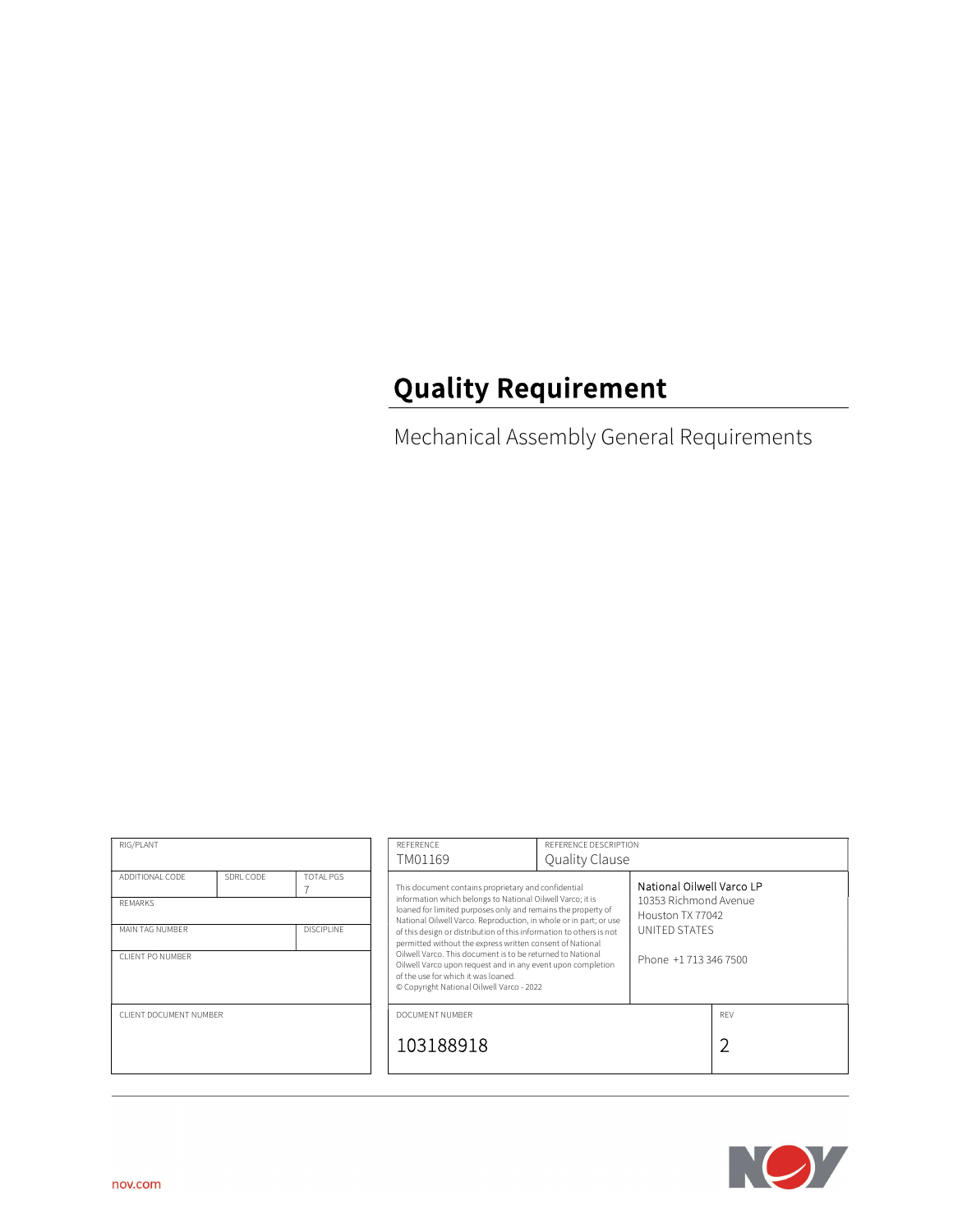| Document number | 103188918 |
|-----------------|-----------|
| Revision        | 2         |
| Page            | 2 of 7    |

## REVISION HISTORY

|          | 9-Jun-2022  | Approved for Use        | <b>ROBA</b> | <b>ROMK</b>    | <b>HAH</b>  |
|----------|-------------|-------------------------|-------------|----------------|-------------|
|          | 19-Feb-2020 | Approved for Use        | <b>ROBA</b> | <b>HAH</b>     | LUMO        |
| $\Omega$ | 13-Mar-2019 | Approved for Use        | LUMO        | <b>HAH</b>     | <b>LUMO</b> |
| Rev      | <b>Date</b> | <b>Reason for issue</b> | Prepared    | <b>Checked</b> | Approved    |

## CHANGE DESCRIPTION

| <b>Revision</b> | <b>Change description</b>                                                       |
|-----------------|---------------------------------------------------------------------------------|
|                 | Updated table of contents and numbering of sections.                            |
|                 | Removed Section 2; 3; 4 and 5 from CPI; Walkways fastners and locking of bolts. |
|                 | Updated section 1 based on comment from Engineering                             |
|                 | Removed section 6.1 for formating                                               |
| $\mathbf{1}$    | Overall revision                                                                |
|                 |                                                                                 |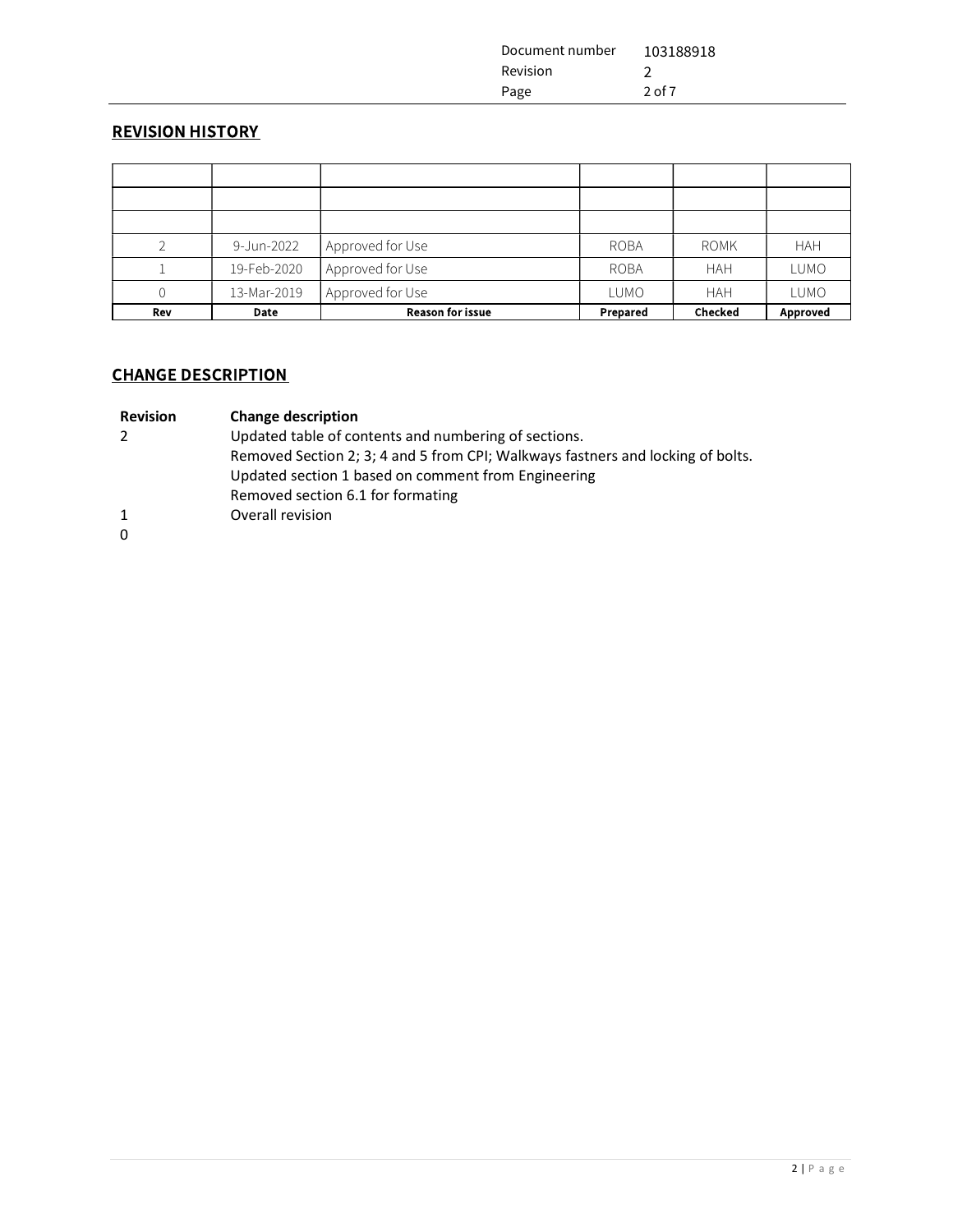| 3 of 7<br>Page | Document number<br>Revision | 103188918 |
|----------------|-----------------------------|-----------|
|                |                             |           |

# **TABLE OF CONTENTS**

| 2 <sup>7</sup> |  |
|----------------|--|
|                |  |
|                |  |
|                |  |

L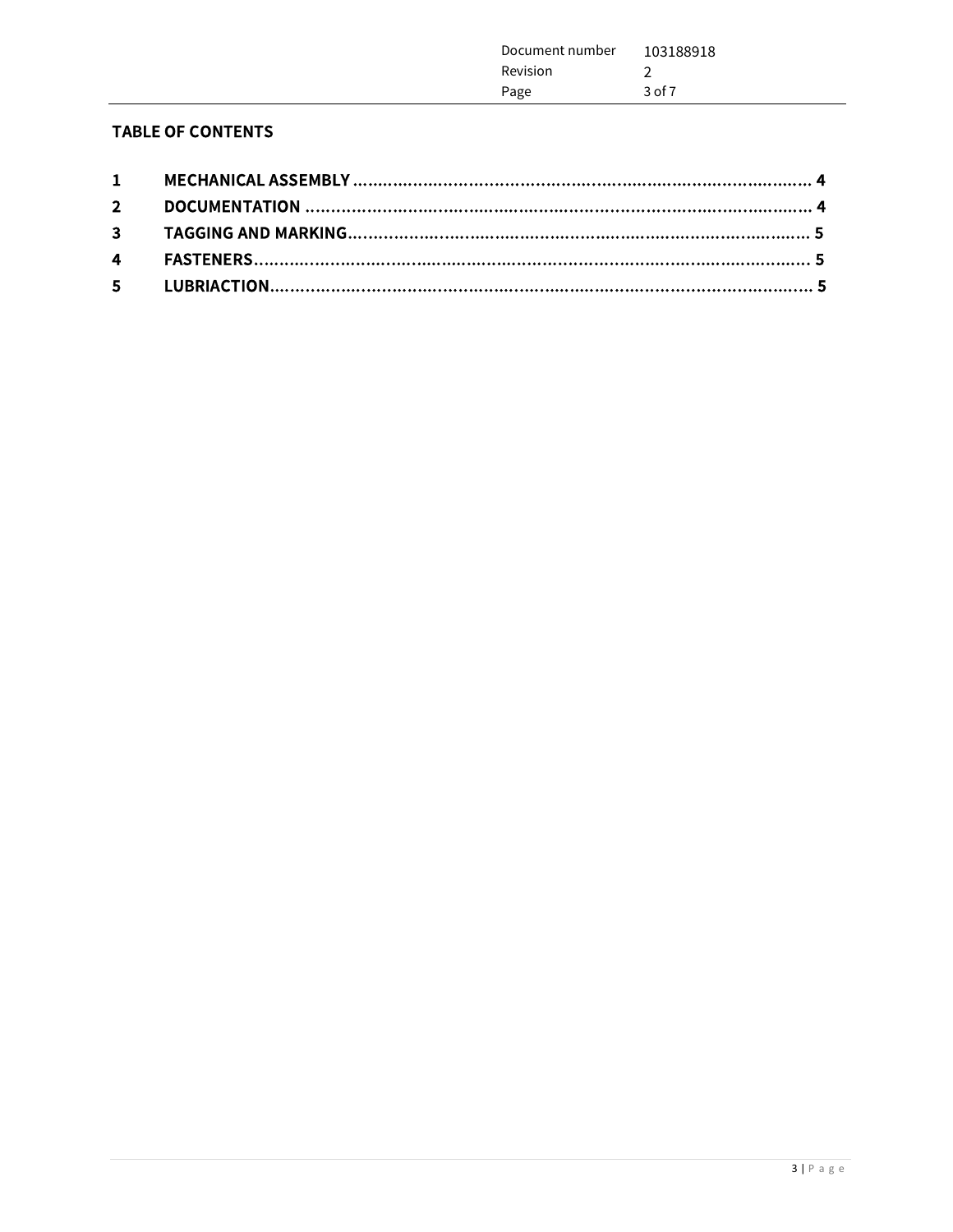| Document number | 103188918 |
|-----------------|-----------|
| Revision        | -         |
| Page            | 4 of 7    |

#### 1 MECHANICAL ASSEMBLY

All mechanical assembly work by contractor (supplier) shall be performed according to this chapter as minimum requirements if no other guidelines are given by the company (NOV).

- Mechanical assembly work shall be executed in a clean area separated from steelwork such as grinding, welding and blasting.
- The supplier shall ensure that workshop consumables meet the requirements for mechanical properties as specified by the PO documentation package.
- Measures to avoid galvanic corrosion and corrosion in general shall be taken.
- Assembly of components shall be carried out in accordance with instructions given in assembly drawings, part lists, Supplier's assembly instruction, this specification; and reflect good workmanship and professionalism.
- In case of missing information from drawings, specifications and work instruction, supplier shall request guidance through purchaser or company representative as defined in the purchase order.

## 2 DOCUMENTATION

Marking requirement as Lot or serial marking and monograms can be required for traceability, this will be specified in the requirements on Part Descriptions, Drawings, Parts Lists or Defining Documents.

Serial or Lot numbers on critical components as CPI or delivered by supplier as listed but not limited to: Drives, Slewing rings, gears, Wirer sheaves, Blocks, lifting hooks, Steel wire rope, Critical fasteners, Brakes and Gearboxes needs to be listed and included in the final documentation.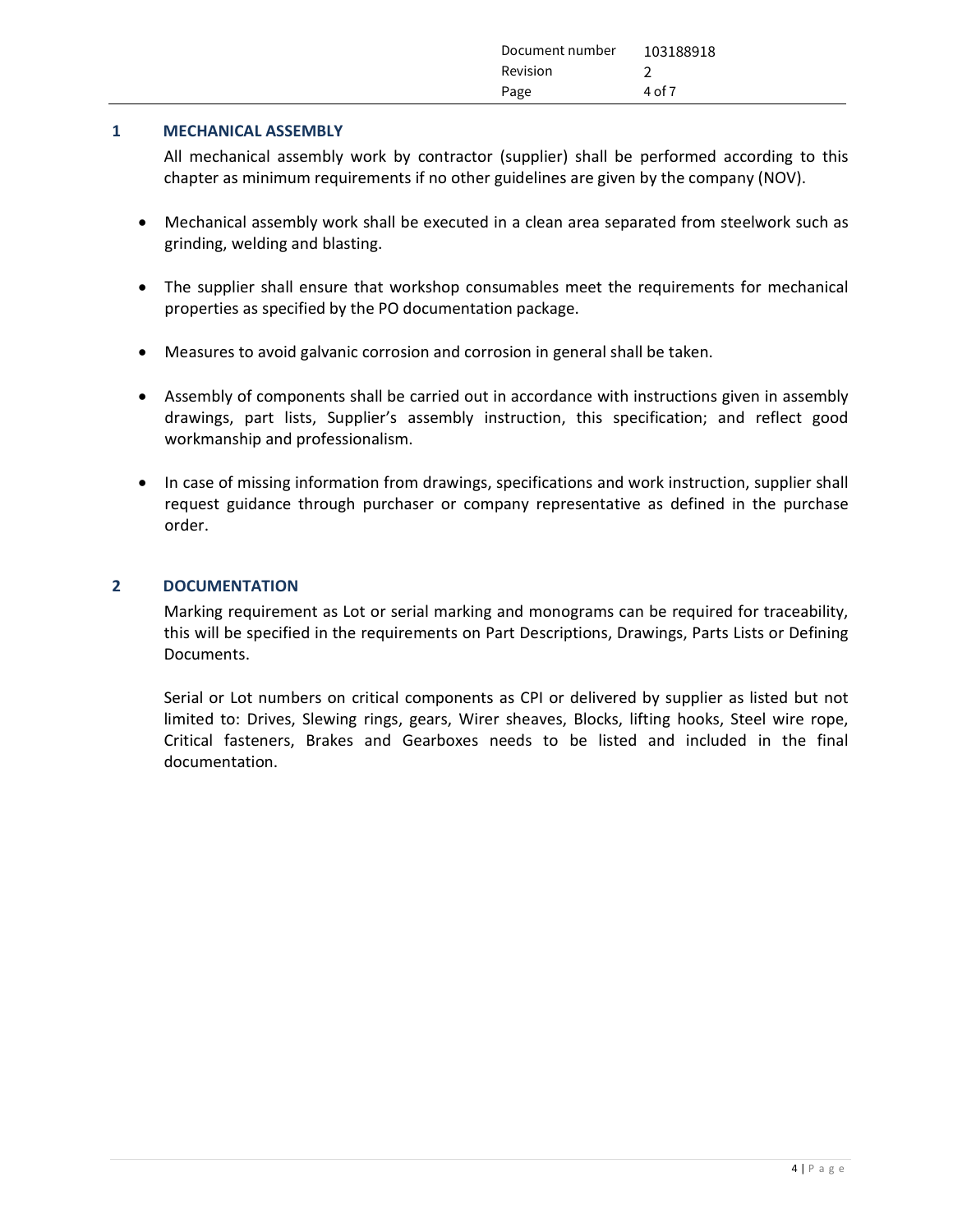| Document number 103188918 |        |
|---------------------------|--------|
| Revision                  |        |
| Page                      | 5 of 7 |

#### 3 TAGGING AND MARKING

- The contractor normally supplies all signs, but Company may provide labels and tag signs if nothing else is stated in the PO
- The tag plates / signs shall be attached to structure steel by means of Marine adhesive and stainless steel, acid proof, rivets or alternatively by bolting or screw fixings, using locking devices, as per section 12 of this specification.
- The tag plates / signs shall be attached to components by means of Marine adhesive or by use of wire.

Note: Plastic tag plates/ sign can be attached by means of Marine adhesive only.

 Tagging and marking shall be performed before the equipment has left the assembly workshop for testing.

## 4 FASTENERS

General note for all Fasteners:

- Shall follow standards listed as normative references in recognized standards, e.g. ISO 8992.
- Shall be ordered from a recognized supplier.
- If not defined in BOM, bolts ≤ M10 shall be A4-70 or applicable material.
- Protrusion of Bolt and Stud ends for all type of Nuts shall be  $\geq$  2P (min. two threads).

#### 5 LUBRIACTION

All lubrication products for the permanent work shall be in accordance with table below if not otherwise specified in Product Datasheet/ Lubrication Charts and/or PO documentation package.

| <b>FACTORY LUBRICATION OF NATIONAL OILWELL VARCO EQUIPMENT</b> |                                                               |                                                            |  |  |
|----------------------------------------------------------------|---------------------------------------------------------------|------------------------------------------------------------|--|--|
| <b>SERVICE</b>                                                 | <b>TYPE OF LUBRICANT</b>                                      | <b>NOTES</b><br>(Check lubrication chart per<br>equipment) |  |  |
| Hydraulic<br>System                                            | Nominated brand: Texaco<br>Rando Oil HDZ, ISO grade 32-<br>46 | According to standard DIN 51524<br>part 3 HVLP.            |  |  |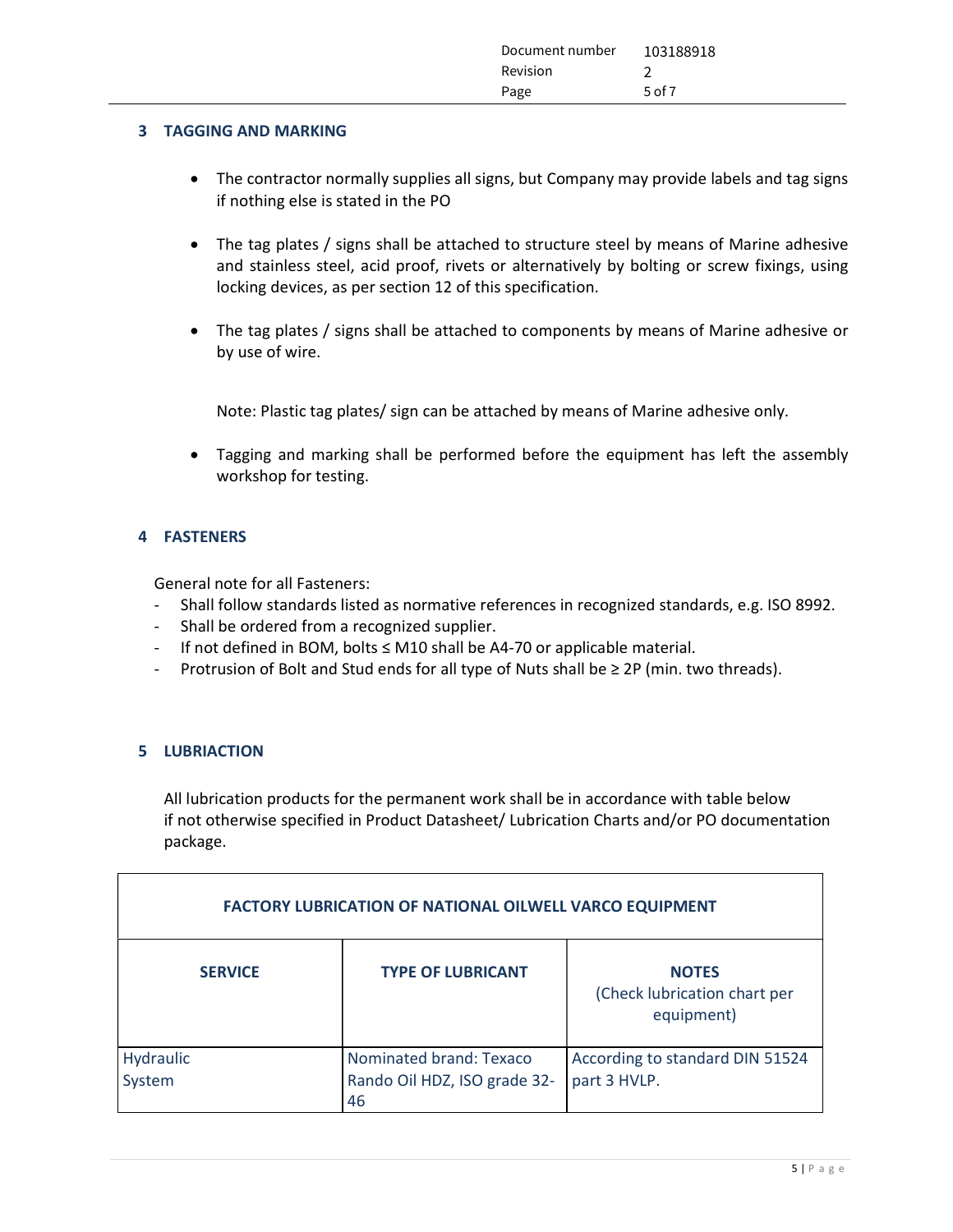Document number 103188918 Revision 2 Page 6 of 7

| Mineral based hydraulic oil<br><b>HEES-fluids</b>                                                                     | Castrol Biohyd SE                                                             |                                                                                                                                                                                |
|-----------------------------------------------------------------------------------------------------------------------|-------------------------------------------------------------------------------|--------------------------------------------------------------------------------------------------------------------------------------------------------------------------------|
|                                                                                                                       | Erifon 818TLP                                                                 |                                                                                                                                                                                |
| Water based hydraulic fluids                                                                                          | Houghto-Safe NL1, WL1 (273<br>CTF)                                            |                                                                                                                                                                                |
| <b>Gear box</b>                                                                                                       | See gear supplier's datasheet                                                 |                                                                                                                                                                                |
| General grease points in:<br>El. Motor, Winch<br>Slew ring (Raceway)<br><b>Blocks/sheaves</b><br><b>Wheel bearing</b> | <b>Texaco</b><br>Multifak EP2                                                 | Lithium based grease<br>NLGI No.: 2.<br>Lead additives.<br>Color: dark green.                                                                                                  |
| Boom bearing / cylinder<br>bearing.                                                                                   | <b>Texaco</b><br><b>Multifak EP2</b>                                          | Lithium based grease<br>NLGI No.: 2.<br>Lead additives.<br>Color: dark green.<br>NB! Bearing is self-lubricated. Do not<br>use grease with molybdenum or silicon<br>additives. |
| Slew pinion teeth<br>Open gear on slew ring rack<br>and pinion drive                                                  | Klüberplex AG 11-462 or<br>Moluh Alloy 936 SF Heavy A<br>Klüberplex AG 11-461 | Mineral oil based. metal soap<br>complex, powder, graphite<br>additives.                                                                                                       |
|                                                                                                                       |                                                                               | When automatic lubricate or<br>below minus 20 °C                                                                                                                               |
| <b>Steel wire</b>                                                                                                     | <b>Bridon</b><br><b>Brilube 70</b>                                            | Only if re- lubrication is<br>required.Steel wire is delivered<br>ready lubricated from wire<br>supplier.                                                                      |
| Telescopic jib with<br>sliding pads<br>(Sliding surface only)                                                         | <b>Texaco</b><br><b>Multifak EP2</b>                                          | Lithium based grease<br><b>NLGI No.: 2</b><br>Lead additives.<br>Color: dark green                                                                                             |
| Motor shaft, spline<br><b>Sleeve</b>                                                                                  | Texaco<br><b>Multifak EP2</b>                                                 | Used for initial lubrication.                                                                                                                                                  |
| Threads on:<br>Pipe and hose fittings                                                                                 | <b>Parker Hanifin</b><br>Niromont-Flüssig                                     |                                                                                                                                                                                |
| Lubrication for assembly and<br>corrosion protection of pins,<br>bearing surface and spherical<br>bearings.           | <b>Texaco</b><br><b>Multifak EP2</b>                                          | Used for initial lubrication.                                                                                                                                                  |
| Valve lever housing,<br>Spring housing,<br>Internally                                                                 | Klüber;<br>Klüberpaste 46 MR 401                                              | No re-greasing required.                                                                                                                                                       |
| Pins/bolts in shackles                                                                                                | Klüber;<br>Klüberpaste 46 MR 401                                              | For easy dis-assembly                                                                                                                                                          |
| Threads on:                                                                                                           | Klüber;                                                                       | For easy dis-assembly                                                                                                                                                          |